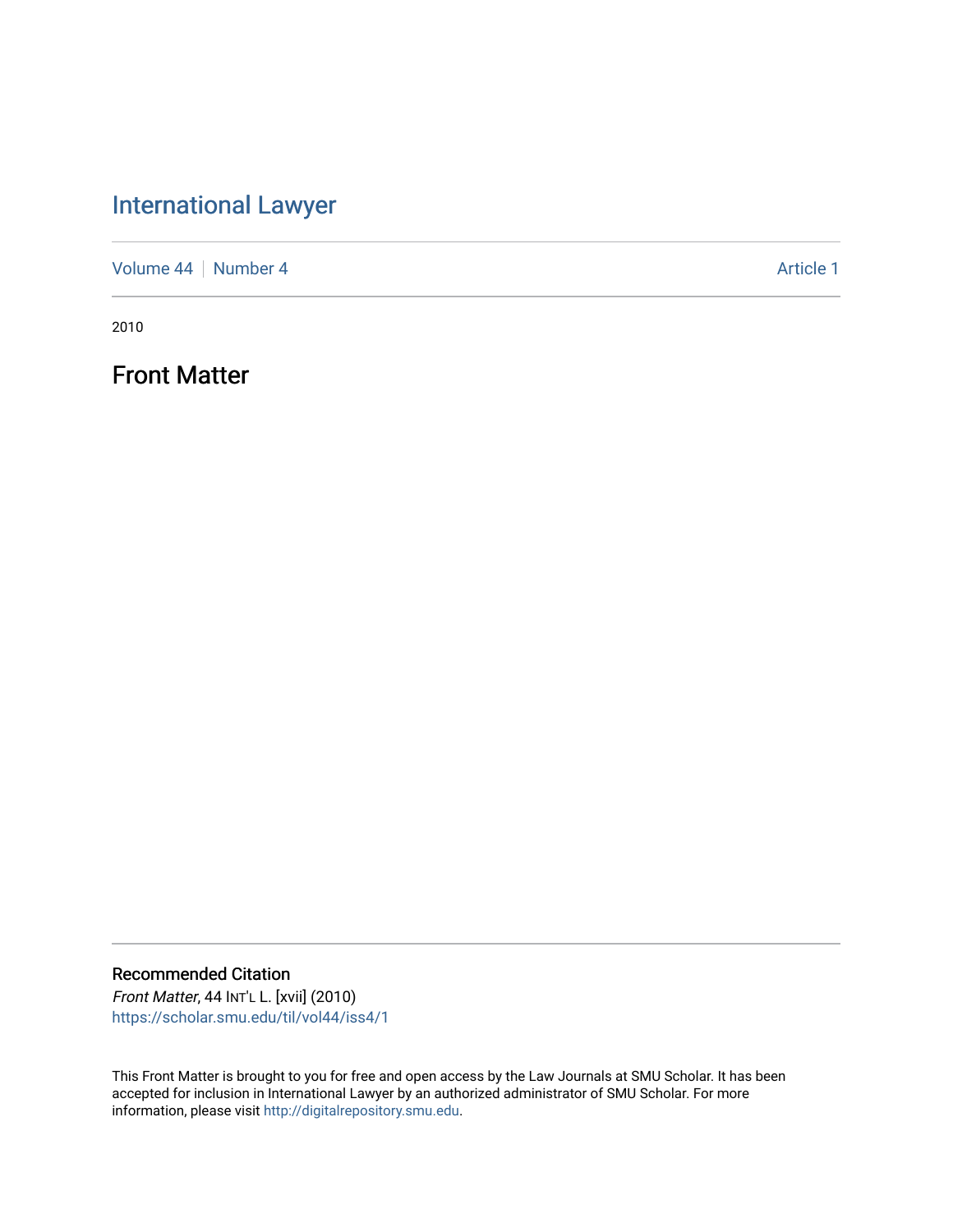## **THE INTERNATIONAL LAWYER**

WINTER 2010 Volume 44 Number 4

 $\mathcal{L}^{\text{max}}_{\text{max}}$  , where  $\mathcal{L}^{\text{max}}_{\text{max}}$ 

 $\sim$ 

## **CONTENTS**

#### **ARTICLES**

 $\hat{\mathcal{L}}$ 

 $\sim 10^{-1}$ 

| The Dodd-Frank Act and OTC Derivatives:<br>The Impact of Mandatory Central Clearing                                                         |      |
|---------------------------------------------------------------------------------------------------------------------------------------------|------|
| on the Global OTC Derivatives Market  Paul M. McBride                                                                                       | 1077 |
| Gulliver No Longer Quivers: U.S. Views on and<br>the Future of the International Criminal Court  John F. Murphy 1123                        |      |
| The American Assault on Tax Havens-Status<br>& Bobbe Hirsh                                                                                  | 1141 |
| Private Antitrust Litigation in the European Union  Till Schreiber                                                                          | 1157 |
| I Get by with a Little Help from My Friends?<br>Understanding the U.K. Anti-Bribery Statute,<br>by Reference to the OECD Convention and the | 1173 |
|                                                                                                                                             |      |

### **CASE NOTE**

| Seeds of Doubt: The European Court of Justice's               |  |
|---------------------------------------------------------------|--|
| Decision in Monsanto v. Cefetra and the Effect                |  |
| on European Biotechnology Patent Law  Craig C. Carpenter 1189 |  |